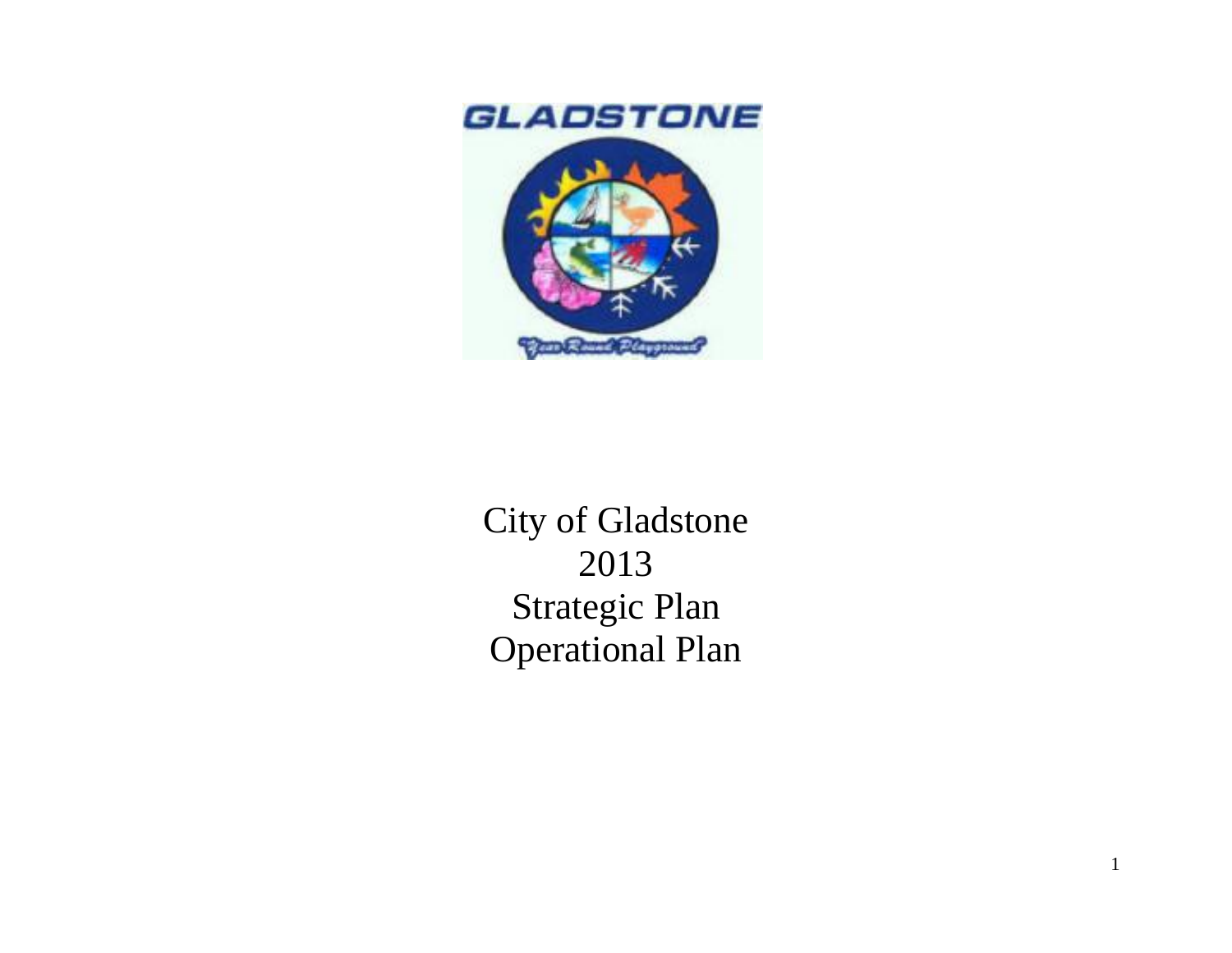## **Mission Statement**

We are a caring community with a passion for providing the highest quality of life for all ages while maintaining a hometown atmosphere.

## **Vision Statement**

The City of Gladstone will be the lakeside community of choice in the Upper Great Lakes that provides four seasons of recreational activities in a safe, innovative community.

## **Guiding Principles**

We value

**Integrity:** Honesty and openness in our commitments.

**Fiscal responsibility:** Providing responsible stewardship of the City's assets and resources.

**Teamwork:** Working collaboratively to build and maintain productive relationships.

**Quality of life:** Providing services that support our small town values and close-knit community.

**Innovation:** Continually improving our community by being dynamic and innovative.

**Fair and equitable practice:** Promoting respect and equal consideration to residents, businesses and visitors.

**Timely, efficient and responsive services:** Meeting our resident's and customer's needs in a prompt, professional and courteous manner.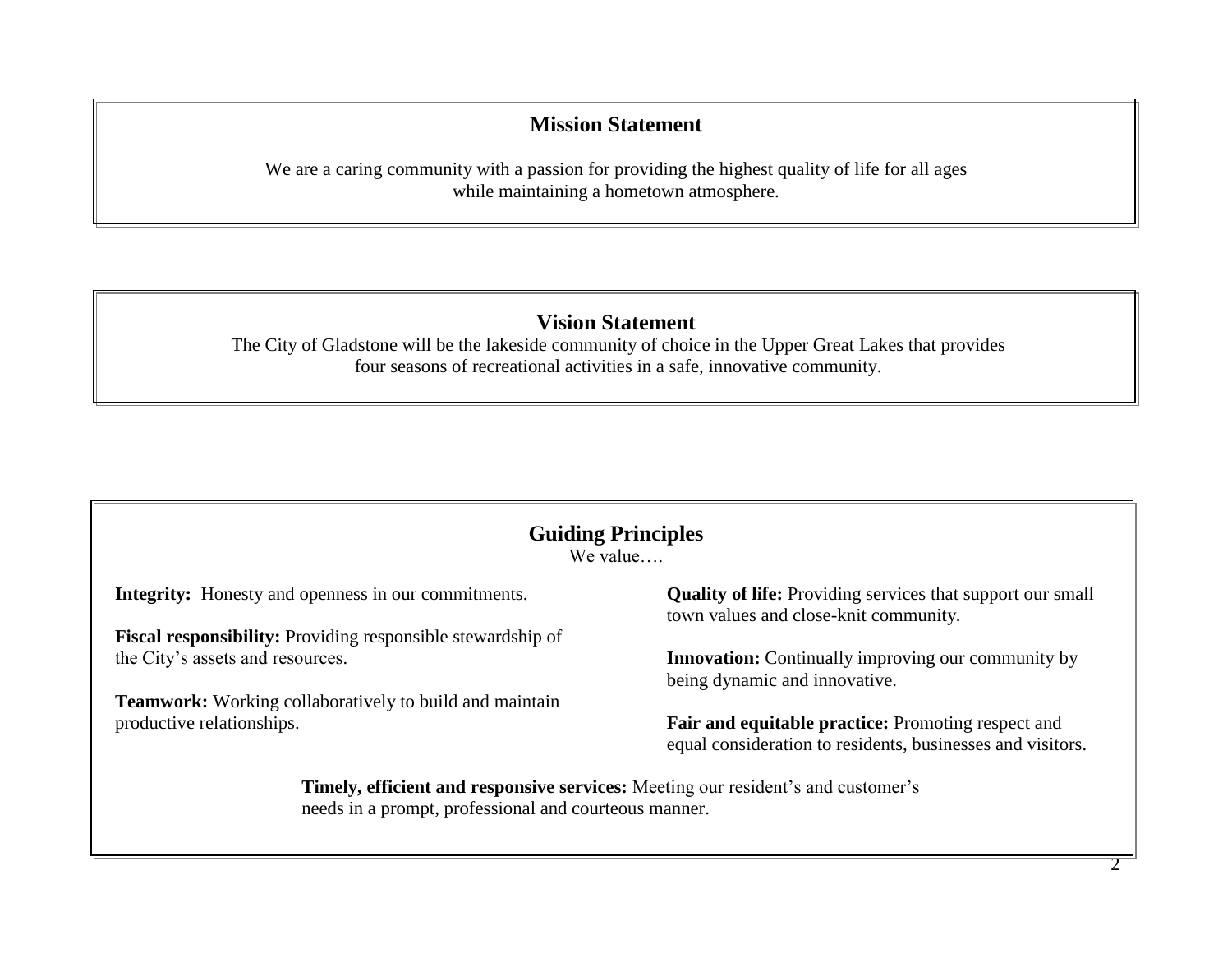## **Strategy and Budget Summary:** (To be completed once budget is finalized)

The following Goals/Strategic Priorities will be supported via the Strategic Plan.

| <b>Goals/Strategic Priorities</b> | <b>Budget</b> | Expense |
|-----------------------------------|---------------|---------|
| 1. Customer Satisfaction          |               |         |
| 2. Organizational Culture         |               |         |
| 3. Internal Operations            |               |         |
| 4. Financial Performance          |               |         |
| 5. Marketing                      |               |         |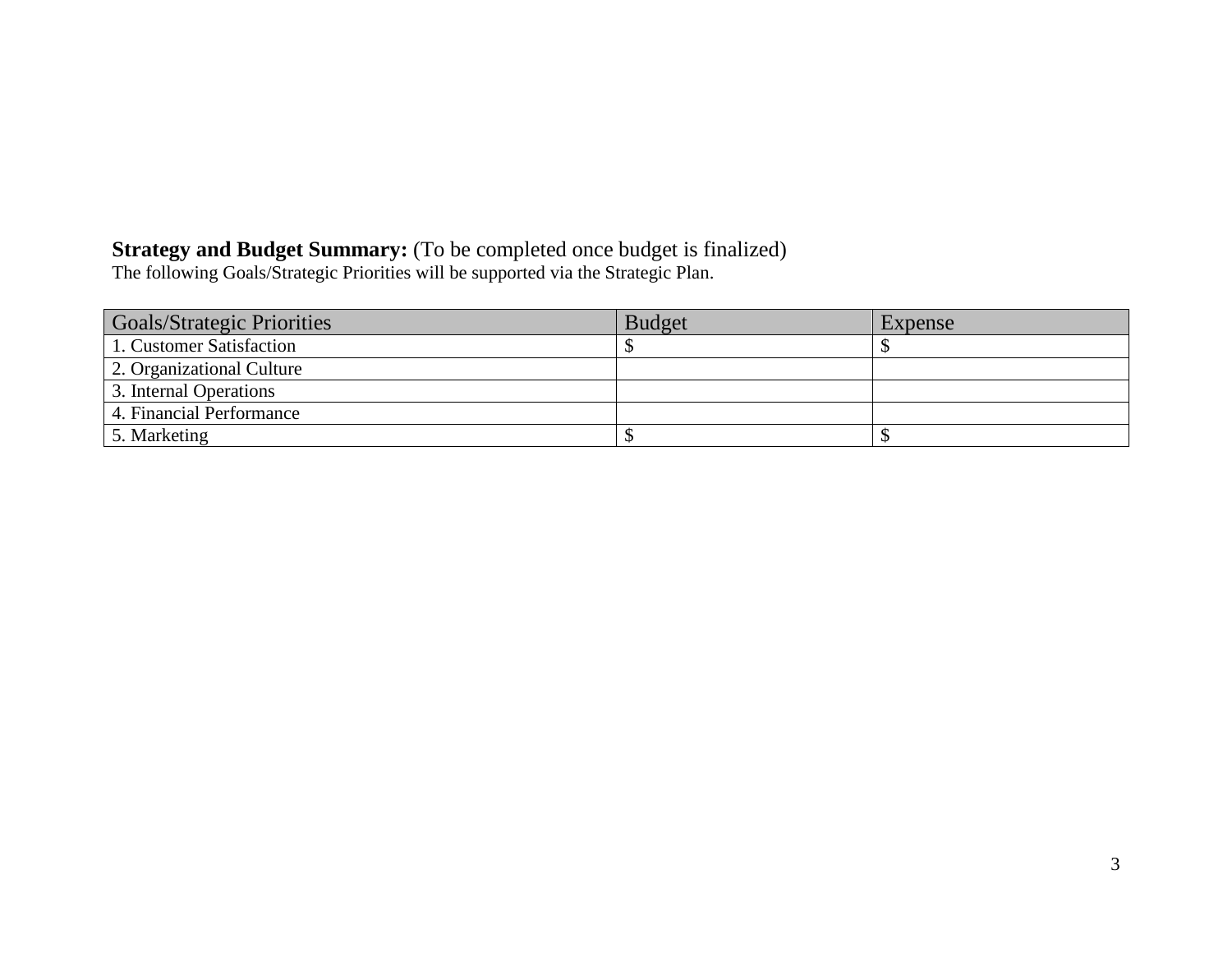| <b>Customer Satisfaction</b><br>The objective is to maintain, develop and grow positive and long-lasting relationships with residents, visitors and customers            |                                      |                                 |  |
|--------------------------------------------------------------------------------------------------------------------------------------------------------------------------|--------------------------------------|---------------------------------|--|
| that result in retention as well as increases to the business, residential and visitor communities.                                                                      |                                      |                                 |  |
| <b>Audience</b>                                                                                                                                                          |                                      |                                 |  |
| The audience for these activities is residents, visitors, businesses and customers of the City.                                                                          |                                      |                                 |  |
| <b>Description</b>                                                                                                                                                       |                                      |                                 |  |
| Making a favorable first impression is essential to ensuring that visitors and customers return to the City and that residents continue to reside in the City as well as |                                      |                                 |  |
| recommend it to others. All employees need to be involved in fostering a culture of long-term customer satisfaction.                                                     |                                      |                                 |  |
| <b>Measurement</b>                                                                                                                                                       |                                      |                                 |  |
| Results will be measured through Resident, Business and Visitor surveys, as well as tracking the number of new and departing residents and businesses.                   |                                      |                                 |  |
| The goal is 75% Resident satisfaction, xx% Visitor satisfaction; xx% resident change (year to year calendar or fiscal),                                                  |                                      |                                 |  |
| xx% business change (year to year calendar or fiscal).                                                                                                                   |                                      |                                 |  |
| <b>Strategy/Activities</b>                                                                                                                                               | <b>Responsibility</b>                | <b>Timing/Status</b>            |  |
| A. Quality Service: Provide reliable, accurate and timely services to maintain the quality of life residents and customers expect.                                       |                                      |                                 |  |
| 1. Visit with DDA Board Members and then develop a plan to address local business concerns.                                                                              | City Manager, DDA Board              | $12/1/12$ ,                     |  |
|                                                                                                                                                                          |                                      | 2/1/13                          |  |
| 2. Develop and implement utility billing survey.                                                                                                                         | City Manager, Utility Billing Clerk  | 4/1/13                          |  |
| 3. Establish consistent annual plan to survey customers, residents and visitors regarding camp<br>ground and event service.                                              | Recreation Dept. Director            | Annually, 5/1/13                |  |
| 4. Develop a plan to document suggestions and develop plans to address the commments.                                                                                    | <b>City Manager</b>                  | In progress/<br>deadline needed |  |
| B. Customer Service: Provide friendly and responsive service, especially problem resolution.                                                                             |                                      |                                 |  |
| 1. Using 2012 Citizen research, develop proposal for addressing City Hall staffing/hours of                                                                              | City Manager                         | 1/1/13                          |  |
| operation and then announce, communicate and implement plan.                                                                                                             |                                      |                                 |  |
| 2. Using 2012 Citizen research, develop proposal for addressing Public Safety staffing and then<br>announce, communicate and implement plan.                             | Public Safety Director, City Manager | 4/1/13                          |  |
|                                                                                                                                                                          |                                      |                                 |  |
| 3. Develop a plan to use the NMU Public Service Academy and MEUW based on department<br>requirements.                                                                    | City Manager, Dept. Heads            | 7/1/13                          |  |
| 4. Develop and implement a plan for city wide staff training on customer satisfaction/conflict                                                                           | City Manager, Dept. Heads            | 3/31/13                         |  |
| resolution as training becomes available.                                                                                                                                |                                      |                                 |  |
| C. Continuous Improvement: Maintain or Improve the interaction with residents, customers and visitors.                                                                   |                                      |                                 |  |
| 1. Completely implement Northstar software utility billing system and communicate electronic                                                                             | Utility Billing Clerk, City Manager  | 11/1/12                         |  |
| bill payment option to residents.<br>2. Maintain website with current events.                                                                                            |                                      |                                 |  |
|                                                                                                                                                                          | City Clerk, Dept Heads               | Ongoing                         |  |
| D. Community of Choice: Continue to provide enhancements to the City in support of the vision to be the lakeside community of choice in the Upper Great Lakes.           |                                      |                                 |  |
| 1. Plan and develop a Farmers' Market and Welcome Center downtown.                                                                                                       | Recreation Director, City Manager,   | 5/1/13                          |  |
|                                                                                                                                                                          | Community Development Dept.,         |                                 |  |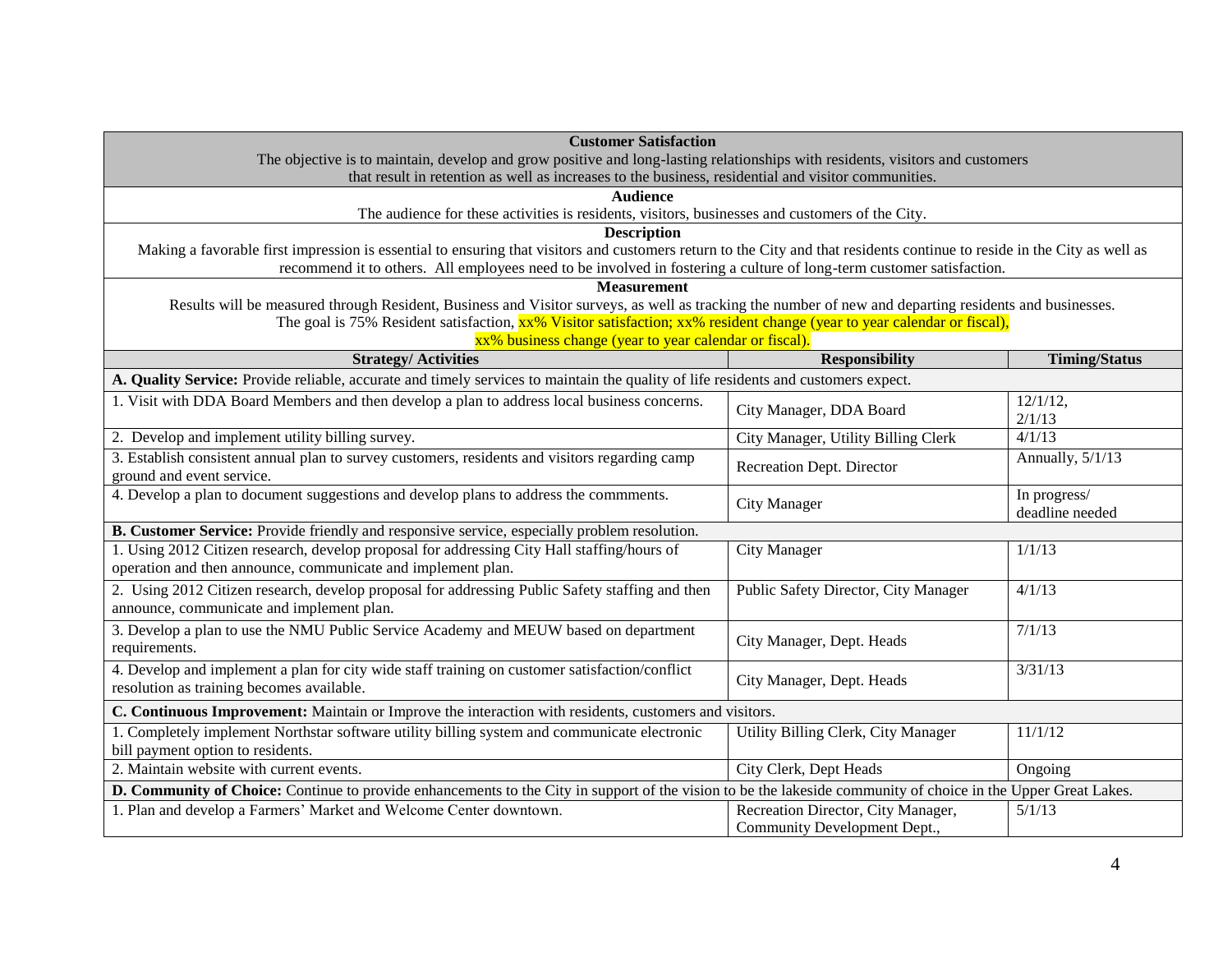| 2. Develop a plan for a boardwalk between Gladstone/Escanaba Boardwalk, funded by MDOT.            | Recreation Board, Recreation Director,     | 6/1/13             |
|----------------------------------------------------------------------------------------------------|--------------------------------------------|--------------------|
|                                                                                                    | <b>City Manager, Community Development</b> |                    |
|                                                                                                    | Dept.                                      |                    |
| 3. Develop a plan and continue to seek grants to extend the existing walking paths and bike trails | Recreation Director, City Manager,         | $7/1/13$ , Ongoing |
| and then implement plans when grants are received.                                                 | Public Works, Community Development        |                    |
|                                                                                                    | Dept.                                      |                    |
| 4. Continue to expand and improve the Yacht Harbor/Harbor Point Project, including funding.        | Recreation Dept., City Manager             | 12/1/13            |
|                                                                                                    |                                            |                    |
| 5. Create a Task Force to develop a downtown town square plan including street clock and           | Community Development Dept., City          | 1/1/16             |
| funding.                                                                                           | Manager                                    |                    |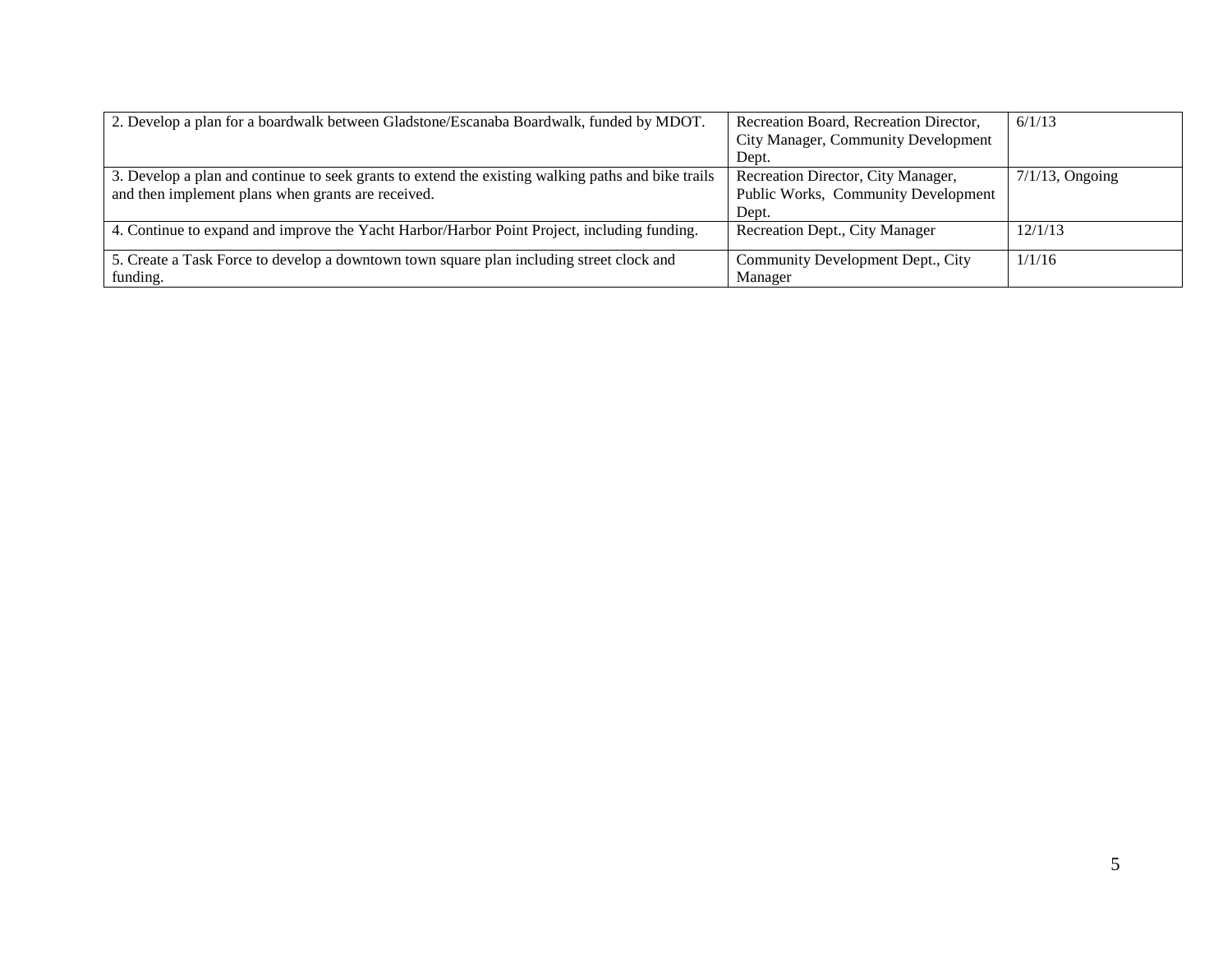| <b>Organizational Culture</b><br>The objective is to ensure that the City continues as a strong and vital organization by providing a work environment that encourages                                                                                                                                                                            |                                        |                      |  |
|---------------------------------------------------------------------------------------------------------------------------------------------------------------------------------------------------------------------------------------------------------------------------------------------------------------------------------------------------|----------------------------------------|----------------------|--|
| teamwork, innovation, integrity and open communication.                                                                                                                                                                                                                                                                                           |                                        |                      |  |
| <b>Audience</b>                                                                                                                                                                                                                                                                                                                                   |                                        |                      |  |
| The audience for these activities is the employees of the City, City Manager, City Commission and Volunteer Boards.                                                                                                                                                                                                                               |                                        |                      |  |
| <b>Description</b>                                                                                                                                                                                                                                                                                                                                |                                        |                      |  |
| As a municipality that provides services to residents, visitors and customers, employees are its primary asset and critical to the continued success of the City. The City<br>recognizes the importance of growing the skills of the staff as well as providing a culture that stimulates innovation, fiscal responsibility and customer service. |                                        |                      |  |
| <b>Measurement</b>                                                                                                                                                                                                                                                                                                                                |                                        |                      |  |
| Results will be measured through an Employee Survey. The goal is xx% Employee Satisfaction (goal to be set once the survey is completed).                                                                                                                                                                                                         |                                        |                      |  |
| <b>Strategy/Activities</b>                                                                                                                                                                                                                                                                                                                        | <b>Responsibility</b>                  | <b>Timing/Status</b> |  |
| A. Morale and Satisfaction: Provide a work environment encouraging integrity, innovation and teamwork.                                                                                                                                                                                                                                            |                                        |                      |  |
| 1. Develop and implement employee survey, including questions related to training/overall<br>development, morale/satisfaction, etc.                                                                                                                                                                                                               | City Manager, Dept Heads               | 4/30/13              |  |
| 2. Tabulate results and establish baseline for employee survey.                                                                                                                                                                                                                                                                                   | City Manager, Dept. Heads              | 6/30/13              |  |
| 3. Based on the results of the Employee Survey, develop a plan to address issues.                                                                                                                                                                                                                                                                 | City Manager, Dept Heads               | 8/31/13              |  |
| 4. Develop a plan for Employee Evaluations including Reverse Evaluations (employee to<br>Department Head, Department Heads to City Manager).                                                                                                                                                                                                      | City Manager, Dept. Heads              | 8/31/13              |  |
| 5. Develop and recommend Annual City-wide Recognition Event (self-pay Christmas Party,<br>golf outing).                                                                                                                                                                                                                                           | City Clerk, City Retirees, Dept. Heads | 9/1/13               |  |
| 6. Develop a recognition program based on City-wide guidelines and individual department<br>needs.                                                                                                                                                                                                                                                | Dept. Heads                            | 9/30/13              |  |
| 7. Continue the program (and establish the budget) to inform and motivate employees to<br>provide good service (motivational speaker, etc.), 2-4x/year.                                                                                                                                                                                           | City Manager                           | Ongoing              |  |
| <b>B. Employee Development:</b> Develop skills consistent with both the individual's and the City's goals.                                                                                                                                                                                                                                        |                                        |                      |  |
| 1. Develop processes for annual Performance Reviews and Employee Development Plans<br>including timing for all departments.                                                                                                                                                                                                                       | City Manager, Dept. Heads              | 8/31/13              |  |
| 2. Implement Performance Review and Employee Development Plan processes.                                                                                                                                                                                                                                                                          | City Manager, Dept. Heads              | 10/31/13             |  |
| 3. Conduct City Manager/Dept. Head training in preparation for Employee Performance<br>Reviews.                                                                                                                                                                                                                                                   | City Manager, Dept. Heads              | 1/15/14              |  |
| 4. Develop an annual plan for addressing mandatory training requirements/certifications for<br>employees and Dept. Heads and the most cost-effective means of providing training.                                                                                                                                                                 | MEUW, Dept Heads,                      | Ongoing              |  |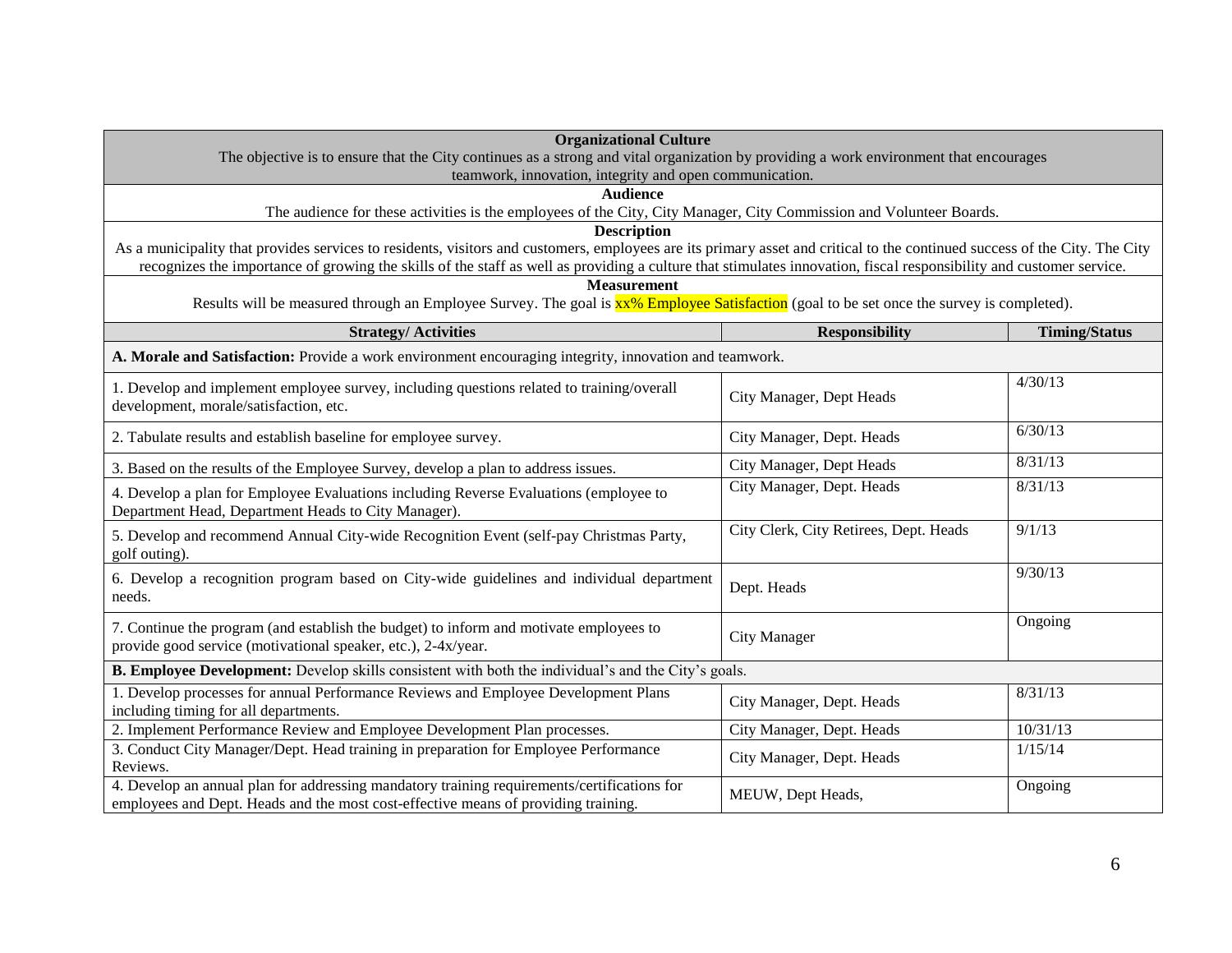| 5. Develop and implement annual individual department training needs.                                                                        | MEUW, Dept. Heads                    | Ongoing              |  |
|----------------------------------------------------------------------------------------------------------------------------------------------|--------------------------------------|----------------------|--|
| C. Empowerment: Continue to provide timely, efficient and responsive services by taking ownership and responsibility for projects and tasks. |                                      |                      |  |
| 1. Establish date for Intra-Department Budget Review meeting with budget workshops.                                                          | City Manager, Dept. Heads, Employees | $2/18/13$ , annually |  |
| 2. Develop and implement an inter-departmental/job shadowing cross training program.                                                         | City Manager, Dept. Heads            | 12/31/13             |  |
| 3. Hold succession plan discussion as needed for all departments and the City.                                                               | City Manager, City Commission        | Ongoing              |  |
| <b>D. Communications:</b> Continue communication between Departments, Boards and Commission.                                                 |                                      |                      |  |
| 1. Continue weekly updates to Commissioners and weekly Staff meeting.                                                                        | <b>City Manager</b>                  | Ongoing              |  |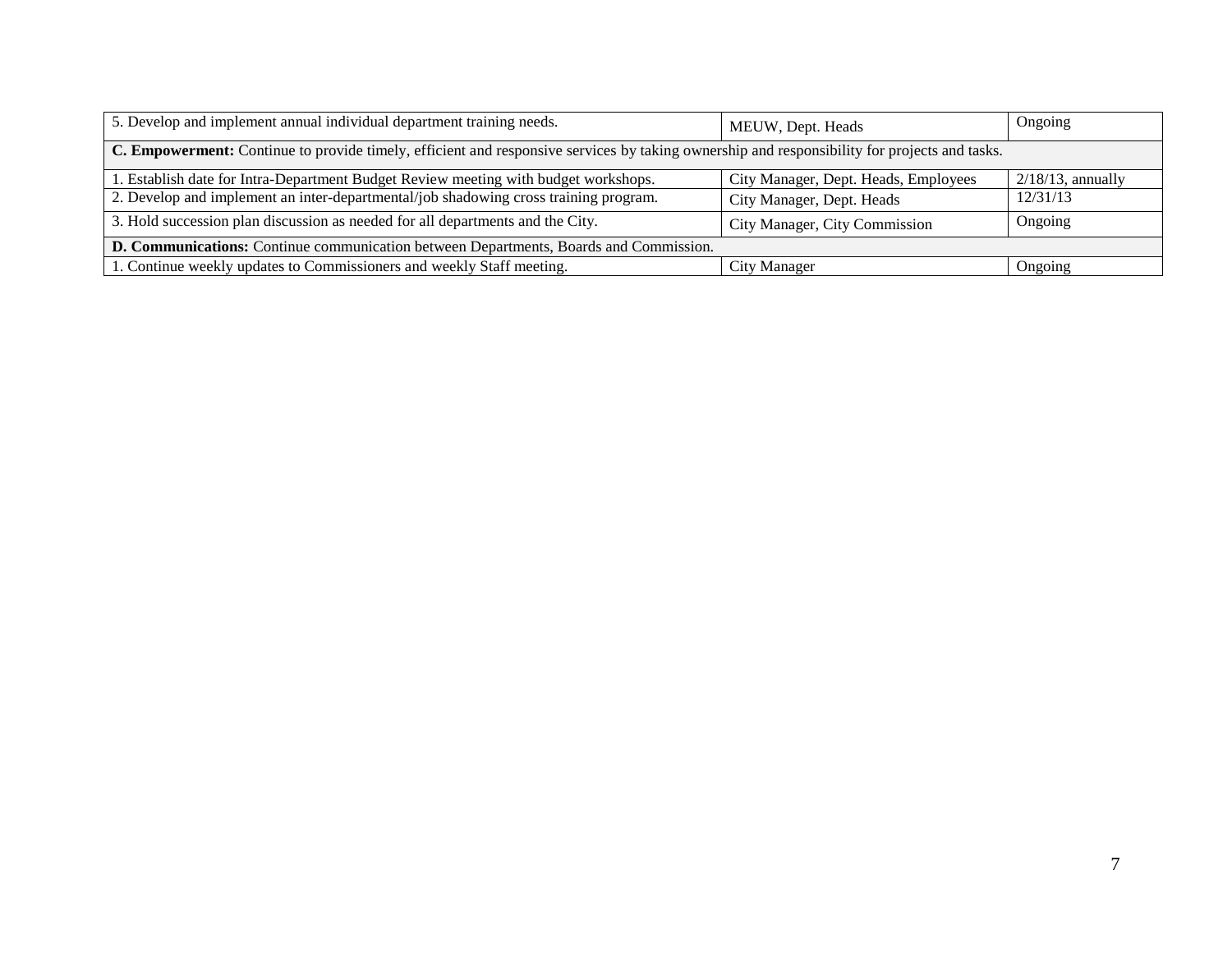| <b>Internal Operations</b>                                                                                                                                                                                                                                                                                                                 |                                                       |                      |  |
|--------------------------------------------------------------------------------------------------------------------------------------------------------------------------------------------------------------------------------------------------------------------------------------------------------------------------------------------|-------------------------------------------------------|----------------------|--|
| The objective is to maintain or increase the quality of life for all, through the efficient delivery of services.                                                                                                                                                                                                                          |                                                       |                      |  |
| <b>Audience</b>                                                                                                                                                                                                                                                                                                                            |                                                       |                      |  |
| The audience for these activities is the City Departments including Public Safety, Electric, Water/Wastewater, Parks and Recreation, Public Works, Community                                                                                                                                                                               |                                                       |                      |  |
| Development and City Hall Offices.                                                                                                                                                                                                                                                                                                         |                                                       |                      |  |
| <b>Description</b>                                                                                                                                                                                                                                                                                                                         |                                                       |                      |  |
| The City of Gladstone has earned high marks from residents as being a desirable place to live. To continue those high customer satisfaction ratings, efficient and<br>timely operations are critical to the vitality and sustainability of the City. Overall, efficient operations will save time, money and increase the quality of life. |                                                       |                      |  |
| <b>Measurement</b>                                                                                                                                                                                                                                                                                                                         |                                                       |                      |  |
| Results will be measured through Resident, Business and Visitor surveys, customer complaints and safety records.                                                                                                                                                                                                                           |                                                       |                      |  |
| Goals are 75% Resident satisfaction, xx% Visitor satisfaction.                                                                                                                                                                                                                                                                             |                                                       |                      |  |
| <b>Strategy/Activities</b>                                                                                                                                                                                                                                                                                                                 | <b>Responsibility</b>                                 | <b>Timing/Status</b> |  |
| A. Efficiency of processes/systems: Improve the delivery of services.                                                                                                                                                                                                                                                                      |                                                       |                      |  |
| 1. Create RFP and implement a plan for a communication network that links all city departments.                                                                                                                                                                                                                                            | City Manager, Electric Dept. Supervisor               | 12/1/12              |  |
| 2. Implement GIS system.                                                                                                                                                                                                                                                                                                                   | GIS Staff/Dept. Heads                                 | In progress          |  |
| 3. Continue to explore shared services.                                                                                                                                                                                                                                                                                                    | All Departments                                       | Ongoing              |  |
| B. Safety: Maintain/improve safety ratings and the welfare of employees.                                                                                                                                                                                                                                                                   |                                                       |                      |  |
| 1. Continue joint MEUW training with Alger Delta REA based on refined requirements/input.                                                                                                                                                                                                                                                  | All Departments                                       | Ongoing              |  |
| 2. Update and maintain safety manuals for each department.                                                                                                                                                                                                                                                                                 | All Departments                                       | Ongoing              |  |
| C. Reliability: Maintain high levels of utility services.                                                                                                                                                                                                                                                                                  |                                                       |                      |  |
| 1. Develop a plan to maintain, repair and replace equipment and vehicles.                                                                                                                                                                                                                                                                  | Dept. Managers                                        | 6/1/13               |  |
| 2. Develop plan for Water/Waste Water upgrades including financing.                                                                                                                                                                                                                                                                        | Water/Wastewater Supervisor                           | 8/1/13               |  |
| 3. Develop and implement City Hall Emergency Plan.                                                                                                                                                                                                                                                                                         | City Manager, Dept Managers                           | 12/1/13              |  |
| 4. Replace DPW garage facility.                                                                                                                                                                                                                                                                                                            | <b>DPW</b> Supervisor                                 | 1/1/14               |  |
| 5. Complete looping of utilities.                                                                                                                                                                                                                                                                                                          | <b>Utilities Supervisor</b>                           | 6/1/15               |  |
| 6. Monitor utility system parameters to avoid unforeseen future problems (i.e. water pressure,<br>voltage drops, power factor, etc.).                                                                                                                                                                                                      | Electrical Supervisor, Water/Wastewater<br>Supervisor | Ongoing              |  |
| 7. Analyze and mutual aid agreements with other utilities and communities as necessary.                                                                                                                                                                                                                                                    | Dept. Managers, City Manager                          | Ongoing              |  |
| 8. Conduct annual tree-trimming program.                                                                                                                                                                                                                                                                                                   |                                                       | Ongoing              |  |
|                                                                                                                                                                                                                                                                                                                                            | <b>Electrical Superintendent</b>                      |                      |  |
| D. Education: Provide training and education for Commission.                                                                                                                                                                                                                                                                               |                                                       |                      |  |
| 1. Conduct annual Department orientation program for the Commissioners and staff within 90<br>days of start date.                                                                                                                                                                                                                          | City Manager, City Commission, Dept.<br>Heads         | 1/1/13               |  |
| 2. Schedule training for Commissioners to attend Michigan Municipal League Commissioner<br>classes.                                                                                                                                                                                                                                        | City Manager, Mayor, City Commission                  | $2/1/13$ , Annually  |  |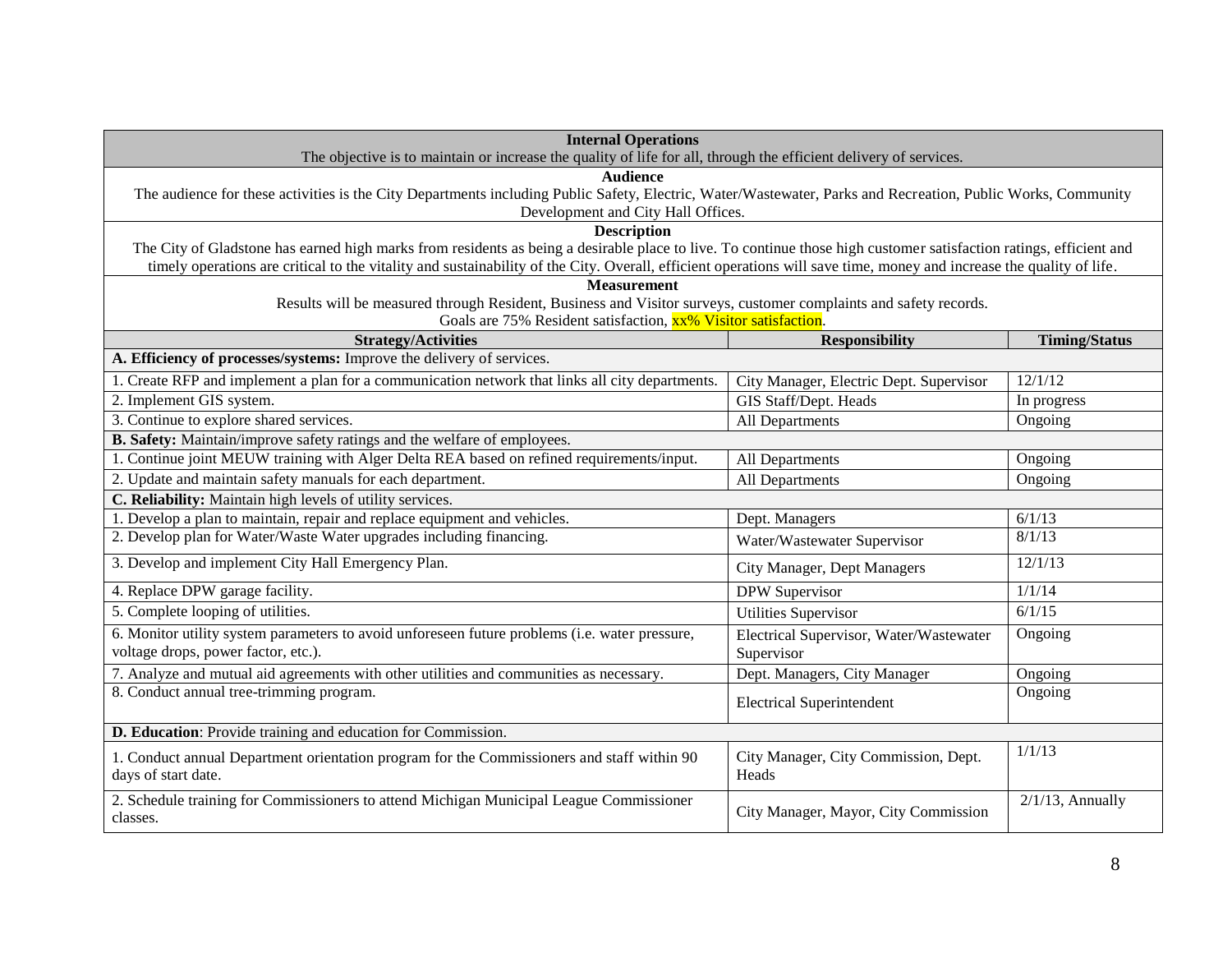| 3. Review Master Plan                                                                         | Community Development Department,<br>Dept. Managers | 7/1/13                            |
|-----------------------------------------------------------------------------------------------|-----------------------------------------------------|-----------------------------------|
| <b>E. Continuous Improvement:</b> Develop a system to improve the operations.                 |                                                     |                                   |
| 1. Develop a suggestion box process and methods for responding to and addressing suggestions. | City Manager, HR Manager                            | 1/1/13                            |
| 2. Update the Strategic Plan annually, reviewing quarterly with Staff and Commission.         | <b>City Manager</b>                                 | $1/1/13$ ; Quarterly,<br>Annually |
| 3. Use the 2012 Citizen Survey as a guideline to improve services to the community.           | City Manager                                        | Ongoing up to 2015                |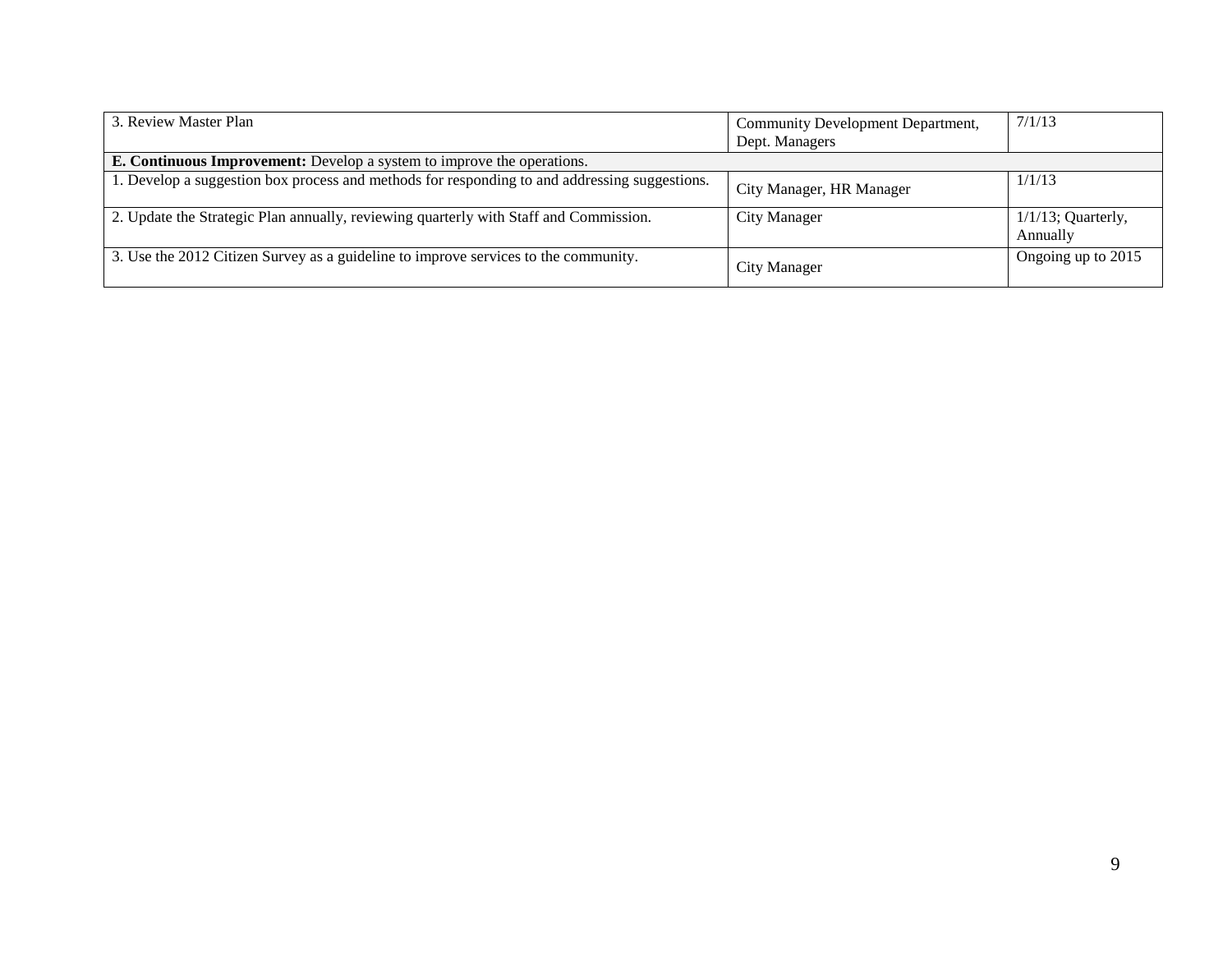| <b>Financial Performance</b><br>The objective is to ensure that the City continues as a strong and vital by making prudent financial decisions<br>to ensure that the City is a good place to live and work. |                                                                  |                      |  |
|-------------------------------------------------------------------------------------------------------------------------------------------------------------------------------------------------------------|------------------------------------------------------------------|----------------------|--|
| <b>Audience</b><br>The audience for these activities is all Department Heads and the Commission as well as residents, new businesses and visitors.                                                          |                                                                  |                      |  |
| <b>Description</b>                                                                                                                                                                                          |                                                                  |                      |  |
| The health and vitality of the City depends on financial efficiency. The City must also attract new businesses, residents and visitors<br>to keep the community active and growing.                         |                                                                  |                      |  |
| <b>Measurement</b>                                                                                                                                                                                          |                                                                  |                      |  |
| Results will be measured through the City Audit, Grant Audit for implementation, percent of grants received and                                                                                             |                                                                  |                      |  |
| number of visitors using the campgrounds, harbor and ski hill.                                                                                                                                              |                                                                  |                      |  |
| Goals are number of City Audit comments/recommendations, number of grants received, xx% year to year change in visitors to the campgrounds, harbor and ski hill.<br><b>Strategy/Activity</b>                | <b>Responsibility</b>                                            | <b>Timing/Status</b> |  |
| A. Fiscal Responsibility: Be a good steward of the residents' and businesses' investment in the City.                                                                                                       |                                                                  |                      |  |
| 1. Document financial process/procedures for future Capital Projects.                                                                                                                                       | City Manager, City Treasurer                                     | 12/1/12              |  |
| 2. Revise audit procedures to comply with GAASB.                                                                                                                                                            | <b>City Treasurer</b>                                            | 4/1/13               |  |
| 3. Develop annual Operational Plan and Budget.                                                                                                                                                              | City Manager, City Treasurer, Dept.<br>Managers, City Commission | $4/1/13$ , annually  |  |
| 4. Propose minimum balances for street and enterprise funds.                                                                                                                                                | City Manager, City Treasurer                                     | 7/1/13               |  |
| 5. Investigate changing fiscal year.                                                                                                                                                                        | <b>City Treasurer</b>                                            | 12/31/14             |  |
| 6. Monitor and evaluate investments and make changes as needed.                                                                                                                                             | <b>City Treasurer</b>                                            | Ongoing              |  |
| 7. Review and propose changes annually to how the tax revenue is being spent on essential<br>general fund services.                                                                                         | City Manager, City Treasurer, Dept.<br>Managers                  | Ongoing, Annually    |  |
| B. Capital Improvement Plan: Anticipate, plan and budget for capital expenditures.                                                                                                                          |                                                                  |                      |  |
| 1. Identify and plan for future equipment purchases.                                                                                                                                                        | City Manager, Department Heads                                   | 12/1/12              |  |
| 2. Develop a plan for facility efficiency upgrades for Public Safety, Recreation Department, and<br>Water Department.                                                                                       | City Manager, Department Managers                                | 6/1/13               |  |
| 3. Develop a plan to continue facility efficiency upgrades for City Hall.                                                                                                                                   | <b>City Manager</b>                                              | Ongoing              |  |
| C. New Revenue Streams: Identify and develop alternative sources of funds to replace current discontinued sources.                                                                                          |                                                                  |                      |  |
| 1. Investigate additional Tourist events in partnership with Chamber                                                                                                                                        | City Manager/ Recreation Director/<br><b>DDA</b> Board           | 7/1/13               |  |
| 2. Research Recreation Authority best practices for possible implementation.                                                                                                                                | Recreation Director/Recreation Board                             | 8/1/13               |  |
| 3. Explore options for Township residents as an additional source of revenue.                                                                                                                               | Department Specific                                              | Ongoing              |  |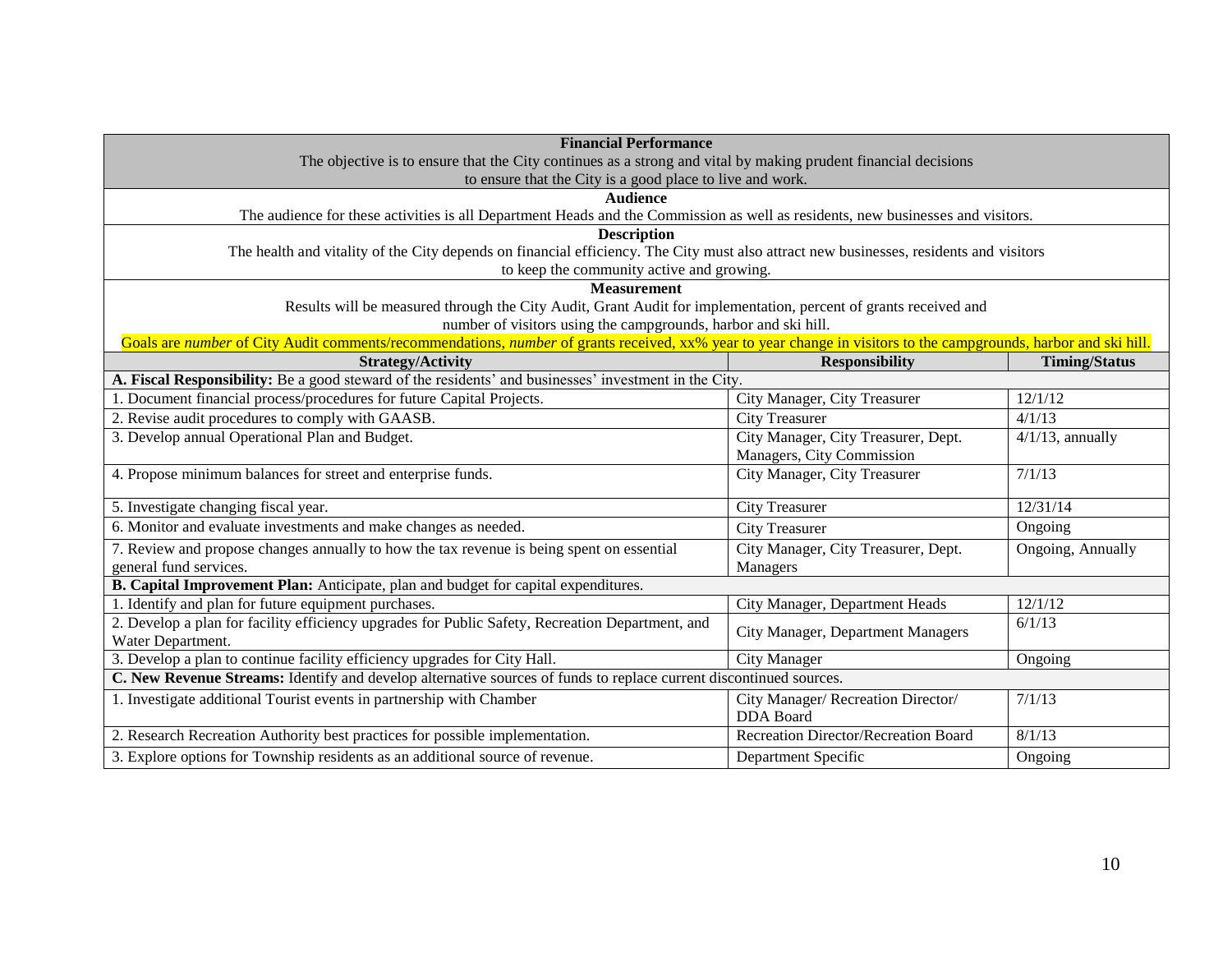| <b>D. Economic Development:</b> Develop attractive but unused land and modify some existing areas for more productive uses. |                                             |             |
|-----------------------------------------------------------------------------------------------------------------------------|---------------------------------------------|-------------|
| 1. Look at options to attend/participate in Land Bank conference.                                                           | Community Development Dept., Planning       | 9/1/13      |
|                                                                                                                             | Commission                                  |             |
| 2. Develop a revenue/expense plan to expand the Downtown Commerce area including potential                                  | Community Development Dept., City           | 1/1/14      |
| business categories and resources to identify businesses, funding sources and partners.                                     | Manager                                     |             |
| 3. Create plan to develop vacant land.                                                                                      | <b>City Manager</b>                         | 3/31/14     |
| 4. Implement Commerce Development plan.                                                                                     | Community Development Dept., City           | 1/1/15      |
|                                                                                                                             | Manager                                     |             |
| 5. Market Conservation subdivision to a developer.                                                                          | City Manager and Community                  | 2020        |
|                                                                                                                             | Development Dept.                           |             |
| 6. Offer to purchase the parcel of land at the west end of Van Cleve Park has been extended;                                | Recreation Director, City Manager           | In progress |
| waiting for owner to agree to sell the property.                                                                            |                                             |             |
| E. Grant Funding Development: Maintain and secure additional funds to support the City's projects.                          |                                             |             |
| 1. Investigate and seek alternative revenue sources (grants, loans, aid, etc.)                                              | <b>Community Development and Recreation</b> | Ongoing     |
|                                                                                                                             | Managers                                    |             |
| 2. Continue good management of funds from MSHDA, MNRTF, Michigan Waterways, DNR,                                            | Community Development and Recreation        | Ongoing     |
| MMRMA and others.                                                                                                           | Managers                                    |             |